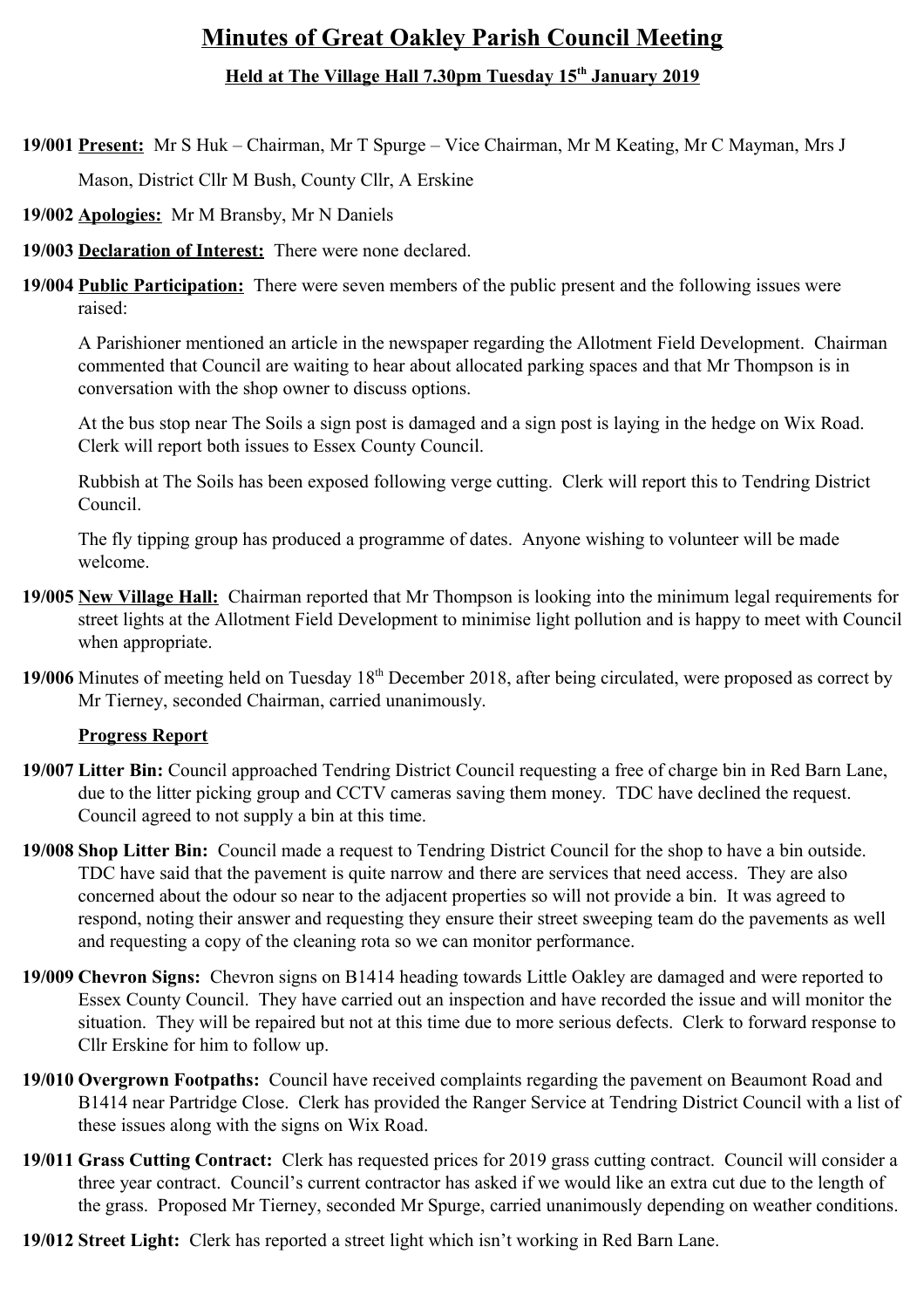**19/013 Highways:** Mr Keating expressed his thoughts on reducing the speed limit through Great Oakley to 30mph which would enable the limit around the school to be reduced to 20mph. Chairman commented that there would be criteria issues. Cllr Bush said there was confusion on Beaumont Road with the speed limits and Cllr Erskine suggested a scheme request for the Local Highways Panel. Council felt that extension of the 30mph limit was needed due to the housing developments taking place, with flexibility needed from Red Barn Lane to the school.

Mr Keating expressed a concern regarding temporary traffic lights while the housing developments take place. Chairman suggested raising this issue with Tendring District Council planning.

We have received information via the EALC that TDC have provided £7,500 grant funding for a Handyman in Arlesford. Clerk to investigate whether any funding might be available to us.

Mr Mayman reported sustaining vehicle damage in the vicinity of the unauthorised works adjacent to Beaumont Road due to soil being deposited on the edge of the carriageway.

**19/014 Play Inspection:** Mr Mayman has been in touch with Tendring District Council who will send a list of approved play area maintenance contractors to him. Clerk will chase.

Clerk is also chasing contractors for new fence prices around the play area and Tendring District Council to clarify what Section 106 monies can be used for.

Mr Mayman reported the play area gate is not closing properly. This will be included in the cost of the new fencing.

Mr Spurge suggested the hedge is trimmed around the Recreation Field. Clerk will get prices.

- **19/015 Precept:** Chairman circulated spreadsheets indicating the income and expenditure for 2018/2019. Taking into account the increased amount of grounds maintenance Council agreed to raise the precept by 10%. Proposed Mr Keating, seconded Mr Mayman, carried unanimously. The amount requested is £21,750 which breaks down to £19,078 for precept and £677 for LCTS Grant Scheme from TDC.
- **19/016 Public Rights of Way:** Mr Mayman reported machinery on field entrances on Stones Green Road making footpath access difficult. This has been done to discourage illegal Hare Coursing affecting the area.

**19/017 Village Hall:** Nothing new to report.

**19/018 TDALC Report:** The next meeting takes place next week.

## **19/019 Planning:**

#### **Application No: 19/00004/OUT**

Proposal: Erection of 5 no. four bedroom dwellings

Location: Land to the rear of Mill House High Street Great Oakley Harwich

Great Oakley Parish Council oppose this development and made the following comments:

- The proposed development site is outside of any past, current or proposed housing development boundary for the village.
- At no time during the extensive consultation on the Emerging Local Plan has this site been put forward.
- The site sits within the Coastal Protection Belt.
- The development would require the demolition of at least one existing building within the curtilage of a Grade 2 Listed Building which would have a significant impact on the listed building's setting and the wider street scene.
- The proposed access is narrow and would have a detrimental impact on vehicle movements in the already busy centre of the village.
- These additional houses far exceed any possible measure of the housing requirements for Great Oakley for the foreseeable future.
- Tendring District Council have already met the housing allocation for the next five years and no further properties are needed or wanted.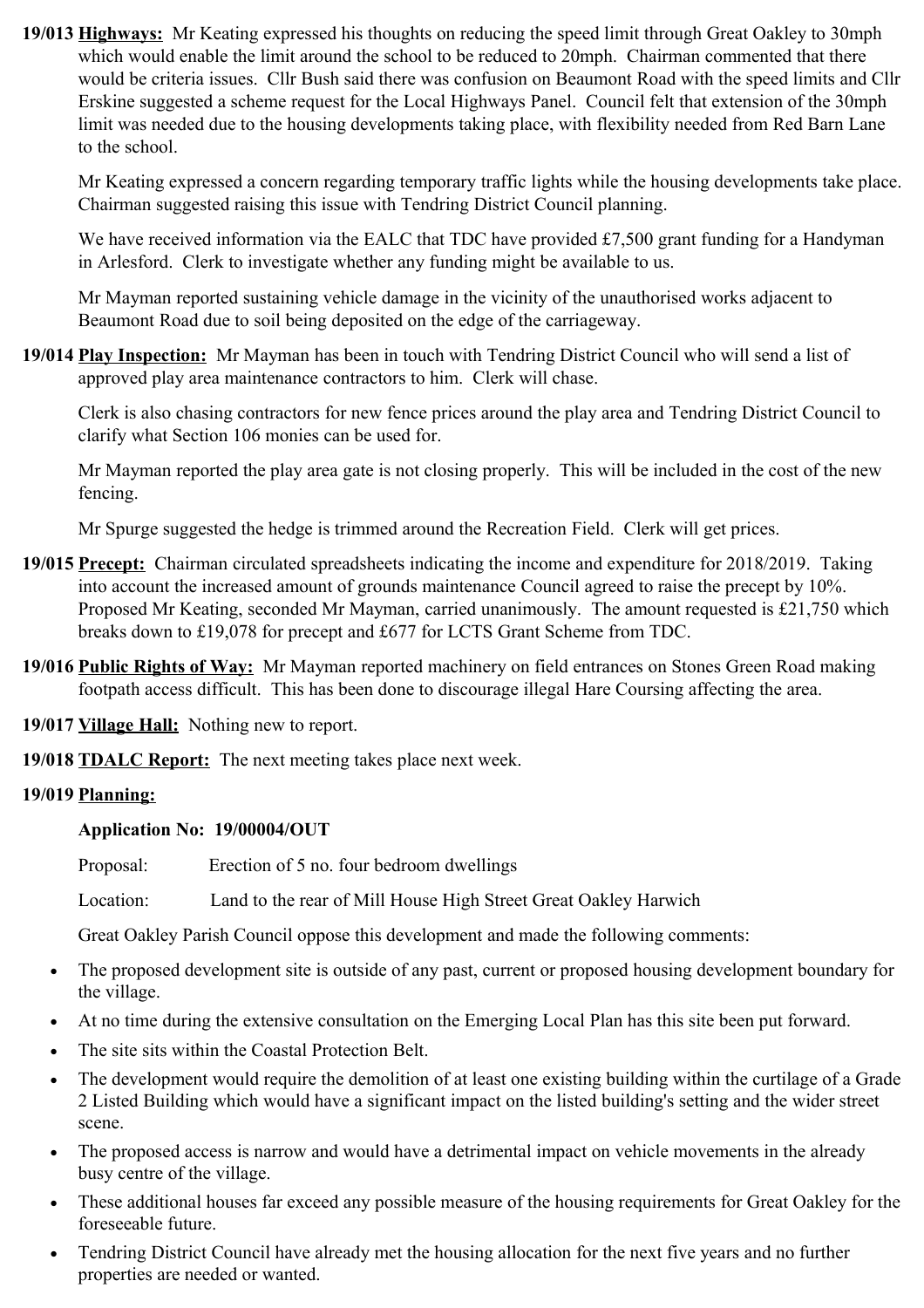- This application would be a Back Plot Development and would have a serious detrimental impact on existing properties and wildlife in the surrounding area.
- Previous planning refused appeal denied due to ecology on the site. Ecology significantly destroyed criminal activity should not be reward by planning permission

Council requested Cllr Bush have this application "called in" for a decision by TDC Planning Committee Members.

## **Application No: 19/00006/FUL**

| Proposal: | Proposed single storey rear extension                                     |
|-----------|---------------------------------------------------------------------------|
| Location: | Wisteria Cottage Stones Green Road Great Oakley Harwich                   |
|           | Great Oakley Parish Council had no objections regarding this application. |

# **10/020 Accounts for Payment:**

# **Parish Council Income**

| <b>Essex County Council</b><br>Hunnaball Memorials<br><b>TOTAL</b> | <b>Amenity Grass Cutting</b><br>Memorial |        | £<br>£<br>£  | 529.80<br>100.00<br>629.80 |
|--------------------------------------------------------------------|------------------------------------------|--------|--------------|----------------------------|
| <b>Parish Council Expenditure</b>                                  |                                          |        |              |                            |
| A & J Lighting Solutions                                           | <b>Street Light Maintenance</b>          | 722534 | £            | 47.82                      |
| Autela Group Ltd                                                   | Payroll                                  | 722535 | $\pounds$    | 46.80                      |
| Marvan's                                                           | Grass Cutting (monthly invoice)          | 722536 | $\pounds$    | 528.00                     |
| <b>SLCC</b>                                                        | Membership                               | 722537 | $\pounds$    | 89.00                      |
| E-On                                                               | <b>Street Lighting</b>                   | D/D    | $\pounds$    | 139.70                     |
| Miss J Bootyman                                                    | Wages                                    | 722538 | £            | 269.02                     |
| Miss J Bootyman                                                    | Expenses since July                      | 722539 | £            | 64.81                      |
| <b>TOTAL</b>                                                       |                                          |        |              | £1,185.15                  |
| <b>Village Hall Income</b>                                         |                                          |        |              |                            |
| Post Office                                                        | Hall Hire                                |        | $\pounds$    | 50.00                      |
| Painting Group                                                     | Hall Hire                                |        | £            | 391.00                     |
| Oakey Dokeys                                                       | Hall Hire                                |        | $\mathbf f$  | 17.00                      |
| Line Dancing                                                       | Hall Hire                                |        | $\mathbf f$  | 17.00                      |
| Children's Party                                                   | Hall Hire                                |        | $\mathbf f$  | 20.00                      |
| Table Hire                                                         | Donation                                 |        | $\pounds$    | 10.00                      |
| Dog Club                                                           | Hall Hire                                |        | $\mathbf f$  | 34.00                      |
| Line Dancing                                                       | Hall Hire                                |        | $\mathbf f$  | 17.00                      |
| Dog Club                                                           | Hall Hire                                |        | $\pounds$    | 34.00                      |
| <b>Band Practice</b>                                               | Hall Hire                                |        | $\mathbf f$  | 21.00                      |
| <b>TOTAL</b>                                                       |                                          |        | £            | 611.00                     |
| <b>Village Hall Expenditure</b>                                    |                                          |        |              |                            |
| <b>Dritich Gas</b>                                                 | Floctrici <sub>tr</sub>                  | D/D    | $\mathbf{r}$ | 72.05                      |

British Gas **Electricity** D/D £ 72.95 Mrs Turner Wages 400802 £ 142.65 Mrs Turner Expenses (cleaning) Cash £ 10.46 **TOTAL £ 226.06**

After being circulated, accounts proposed as correct by Mr Spurge, seconded Mr Mayman, carried unanimously.